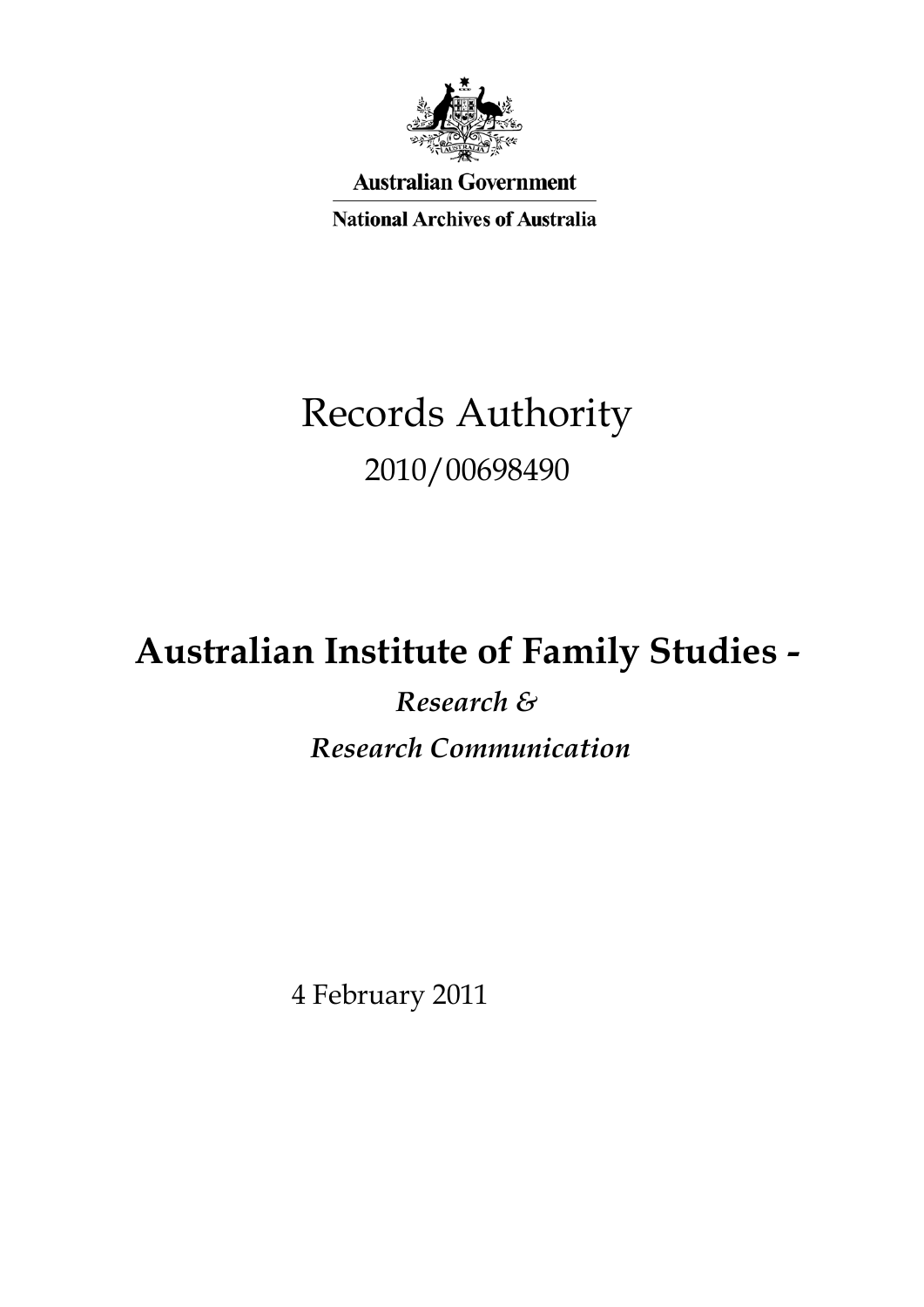### **CONTENTS**

| <b>INTRODUCTION</b>                  | 3 |
|--------------------------------------|---|
| <b>APPLICATION OF THIS AUTHORITY</b> | 3 |
| <b>CONTACT INFORMATION</b>           |   |
| <b>AUTHORISATION</b>                 | 5 |
| <b>CLASSES</b>                       | 6 |
| <b>RESEARCH</b>                      | 6 |
| <b>RESEARCH COMMUNICATION</b>        | 9 |

© Commonwealth of Australia 2011

This work is copyright. Apart from any use as permitted under the *Copyright Act 1968,* no part may be reproduced by any process without prior written permission from the National Archives of Australia. Requests and inquiries concerning reproduction and rights should be directed to the Publications Manager, National Archives of Australia, PO Box 7425, Canberra Mail Centre ACT 2610, Australia.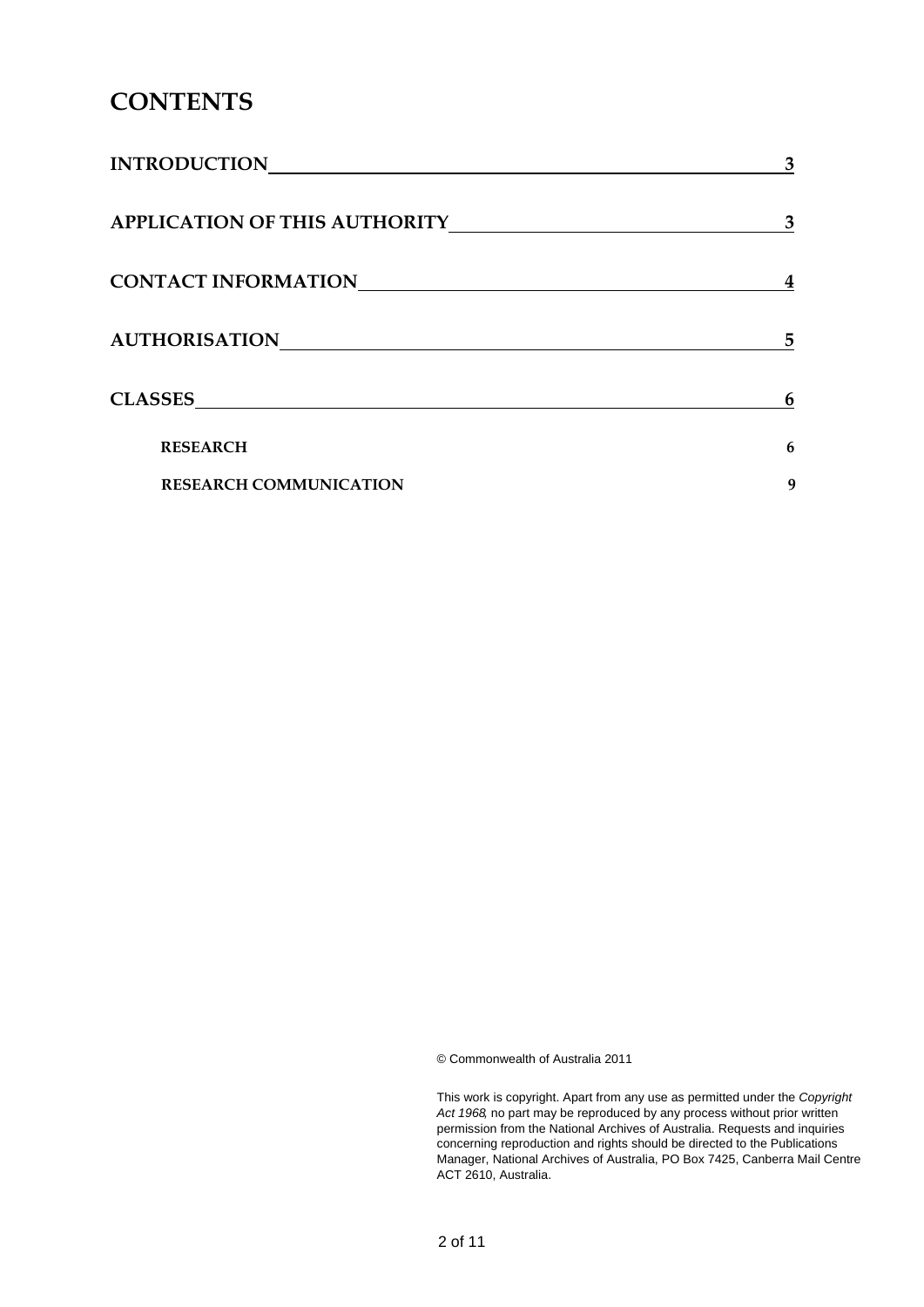### **INTRODUCTION**

 The Australian Institute of Family Studies and the National Archives of Australia have developed this Records Authority to set out the requirements for keeping or destroying records for the core business areas of Research and Research Communication. It represents a significant commitment on behalf of the Australian Institute of Family Studies to understand, create and manage the records of its activities.

 This Authority is based on the identification and analysis of the business of the Australian Institute of Family Studies. It takes into account the agency's legal and organisational records management requirements, and the interests of stakeholders, the agency and the National Archives of Australia.

 The Authority sets out those records that need to be retained as national archives and specifies the minimum length of time that temporary records need to be kept. This Authority gives the Australian Institute of Family Studies permission under the *Archives Act 1983*, for the destruction of the temporary records described after the minimum retention period has expired. Retention periods for these temporary records are based on: an assessment of business needs; broader organisational accountability requirements; and community expectations, and are approved by the National Archives of Australia on the basis of information provided by the agency.

 As changes in circumstances may affect future records management requirements, the periodic review of this Authority is recommended. All amendments must be approved by the National Archives.

### **APPLICATION OF THIS AUTHORITY**

 1. This Authority supersedes Records Authority 652 (1990). The superseded Records Authority can no longer be used by the Australian Institute of Family Studies to sentence records after the date of issue of this Authority.

 2. This Authority is to be used to sentence records. Sentencing involves the examination of records in order to identify the individual disposal class to which they belong. This process enables sentencers to determine how long records need to be kept. Advice on sentencing is available from the National Archives.

3. This Authority should be used in conjunction with general records authorities such as:

- the Administrative Functions Disposal Authority (AFDA) and/or AFDA Express issued by the National Archives to cover business processes and records common to Australian Government agencies;
- encrypted records; and
- source records that have been copied.

 4. The Normal Administrative Practice (NAP) provision of the Archives Act gives agencies permission to destroy certain records without formal authorisation. This usually occurs where records are duplicated, facilitative or for short-term use only. NAP does not replace arrangements agreed to in this Authority but can be used as a tool to assist in identifying records for destruction together with an agency's Record Authority or Authorities, and with AFDA and AFDA Express. The National Archives recommends that agencies develop and implement a Normal Administrative Practice policy. Advice and guidance on destroying records as a normal administrative practice and on how to develop an agency NAP policy is available from the National Archives' website at **[www.naa.gov.au](http://www.naa.gov.au/)** 

 5. Where the method of recording information changes (for example from a manual system to an electronic system, or when information is migrated from one system to a new system) this authority can still be applied, providing the records document the same core business. The information must be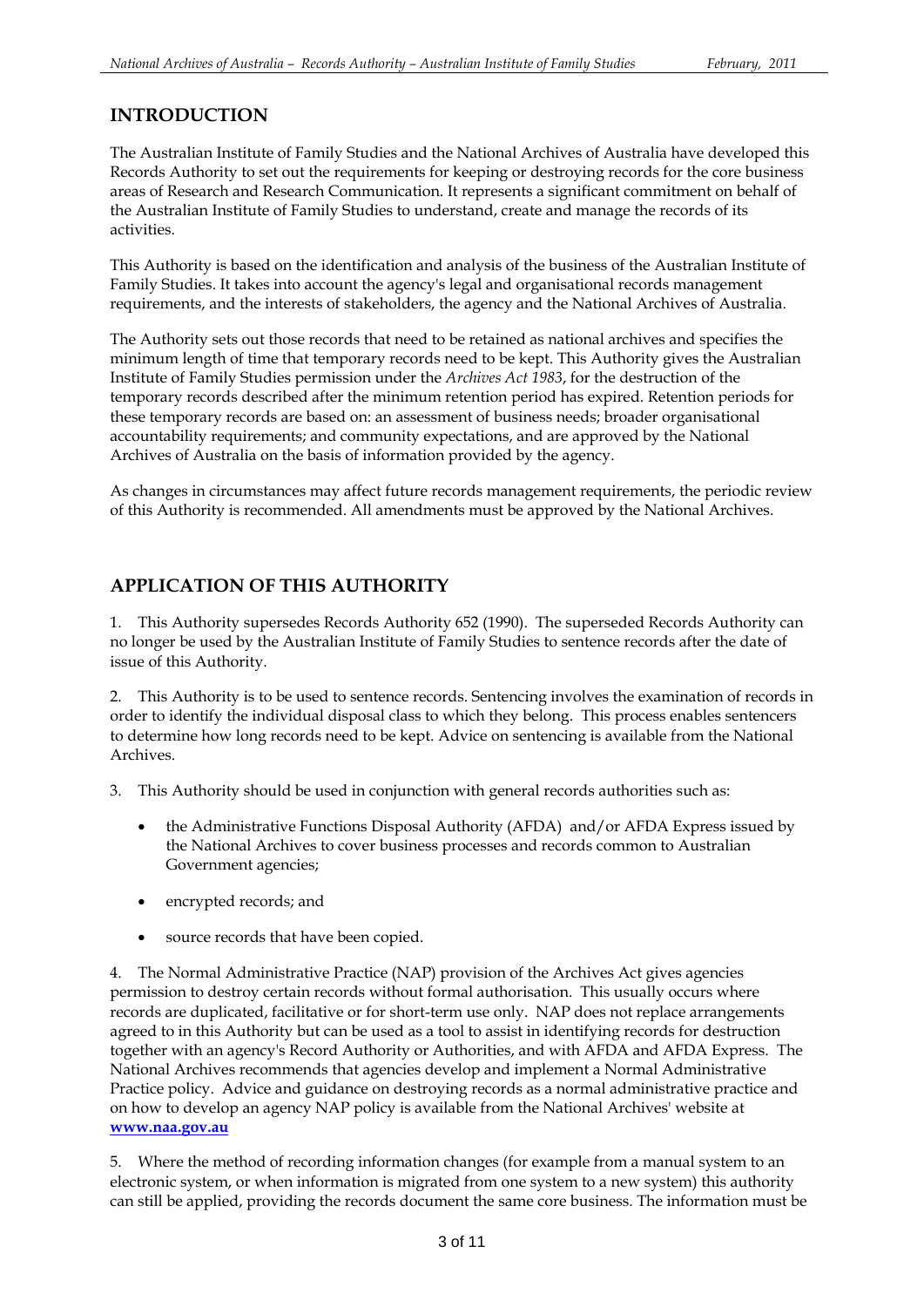accessible for the period of time prescribed in this Authority. The Australian Institute of Family Studies will need to maintain continuing access to the information, including digital information, for the periods prescribed in this records authority or until the information is transferred into the custody of the National Archives.

 6. Records coming within 'Retain as national archives' classes in this Authority have been determined to be part of the archival resources of the Commonwealth under section 3C of the Archives Act. The determination of Commonwealth records as archival resources of the Commonwealth obliges agencies to transfer the records to the Archives when they cease to be current and, in any event, within 15 years of the records coming into existence, under section 27 of the Archives Act.

 7. In general, retention requirements indicate a minimum period for retention. The Australian Institute of Family Studies may extend minimum retention periods if it considers that there is an administrative need to do so, without further reference to the National Archives. Where the Australian Institute of Family Studies believes that its accountability will be substantially compromised because a retention period or periods are not adequate, it should contact the National Archives for review of the retention period.

 8. From time to time the National Archives will place a freeze on some groups of records relating to a particular topic or event which has gained prominence or provokes controversy. While the freeze is in place no records relating to the topic or event may be destroyed. Further information about disposal freezes and whether they affect the application of this Authority is available from the National Archives website at **[www.naa.gov.au](http://www.naa.gov.au/)** 

 9. Records which relate to any current or pending legal action, or are subject to a request for access under the *Archives Act 1983* or any other relevant Act must not be destroyed until the action has been completed.

completed.<br>10. Records in the care of agencies should be appropriately stored, managed and preserved. Agencies need to meet this obligation to ensure that the records remain authentic and accessible over time. Under Section 31 of the *Archives Act 1983*, access arrangements are required for records that become available for public access including those records that remain in agency custody.

 11. Appropriate arrangements should be made with the National Archives when records are to be transferred into custody. The National Archives accepts for transfer only those records designated as national archives.

 12. Advice on how to use this Authority is available from the Australian Institute of Family Studies records manager. If there are problems with the application of the Authority that cannot be resolved, please contact the National Archives.

### **CONTACT INFORMATION**

 For assistance with this authority or for advice on other records management matters, please contact National Archives' Agency Service Centre.

PO Box 7425 Canberra Mail Centre ACT 2610 Queen Victoria Terrace Parkes ACT 2600 Fax: (02) 6212 3989

Tel: (02) 6212 3610 Email: **recordkeeping@naa.gov.au** Website: **www.naa.gov.au**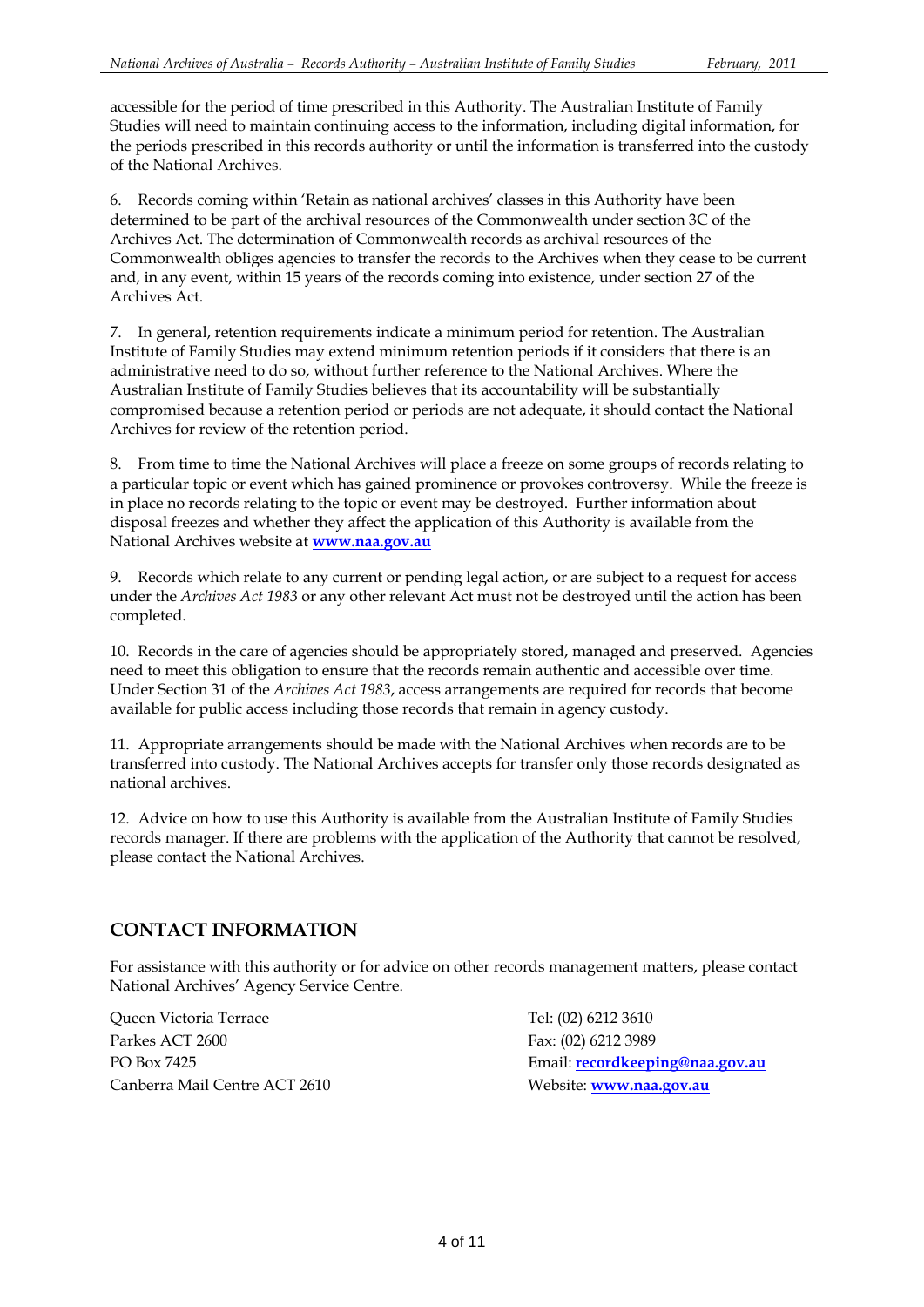#### AUTHORISATION

#### RECORDS AUTHORITY 2010/00698490

Person to whom notice of authorisation is given: Professor Alan Hayes Director Australian Institute of Family Studies Level 20, South Tower 485 LaTrobe Street Melbourne VIC 3000

| <b>Purpose:</b>     | Authorises arrangements for the disposal of records in accordance<br>with section 24(2)(b) of the Archives Act 1983.<br>Determines records classed as 'Retain as national archives' in this<br>Records Authority to be part of the archival resources of the<br>Commonwealth under section 3C of the Archives Act 1983. |
|---------------------|-------------------------------------------------------------------------------------------------------------------------------------------------------------------------------------------------------------------------------------------------------------------------------------------------------------------------|
| <b>Application:</b> | All core business records relating to:<br>Research<br>۰<br><b>Research Communication</b><br>۰                                                                                                                                                                                                                           |

This authority will apply only with the consent of the agency currently responsible for the business documented in the records described.

Authorising Officer Date of issue:

Ross Gibbs Director-General National Archives of Australia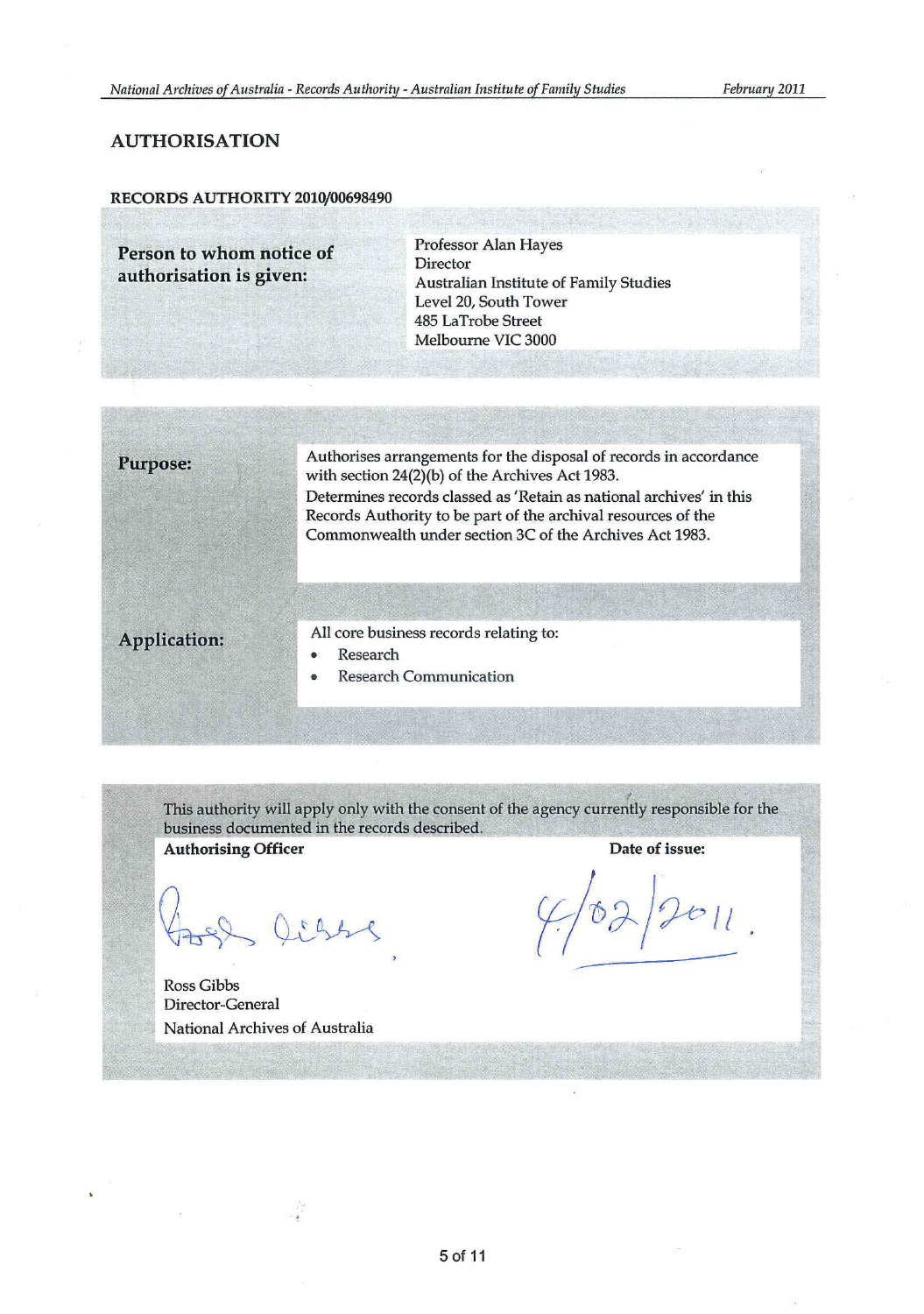### **RESEARCH**

 The core business of undertaking research projects is to gain an understanding of the factors that affect families. Includes activities such as entering into agreements with government departments, not for profit agencies and other organisations both as a provider of research services, and as a commissioner of work; entering into partnerships with government departments, not for profit agencies and other organisations to undertake co-research or collaboration where there is a joint contribution of funds and/or time; and the collection, management, preservation, security and access to research data.

 Also includes ensuring research undertaken involving human participants is approved by the organisation's ethics committee by requiring researchers to submit project proposals for approval, and once approved, providing reports on project progress.

This work includes the following specific research related tasks:

- evaluating research needs, research performed and research proposals
- research planning and design
- research data collection, administration, management, conservation, analysis, processing, access, transfer, inventories and storage
- • reporting on the progress of research and on research outcomes
- managing research participants
- developing fieldwork instruments
- management of research misconduct

This work also includes the specific tasks of:

- giving and receiving advice
- negotiating and establishing agreements with research providers and commissioners
- managing committees
- obtaining and maintaining ethics committee approvals
- managing partnerships
- undertaking risk management
- The undertaking of the core business is supported by routine administrative tasks such as:
- making routine arrangements
- managing meetings
- developing policies and procedures

 *For the records of the organisation's Advisory Council, use ADVISORY BODIES.* 

 *For the records of the organisation's Risk Assessment and Audit Committee, use GOVERNING BODIES.* 

 *For grants administered by the organisation, use GRANT MANAGEMENT.* 

 *For grants where the organisation is applying for funds, use AFDA/AFDA Express – COMMUNITY RELATIONS.* 

 *For managing the acquisition of goods and services, and tendering and contracting arrangements to support the Research function, use AFDA/AFDA Express – PROCUREMENT.* 

 *For managing financial transactions supporting Research activities, use AFDA/AFDA Express – FINANCIAL MANAGEMENT.* 

 *For major security breaches where classified records and information have been removed from official custody and passed to a third party, use AFDA/AFDA Express – INFORMATION MANAGEMENT.* 

#### **Class Description of records Disposal action Activities Activities Activities Activities Activities Activities No**

- 21910 The following significant records: **Records**: **Retain as** Retain as
	- advice to stakeholders informed by or based on research and/or national archives research processes that results in change to current government policy or programs;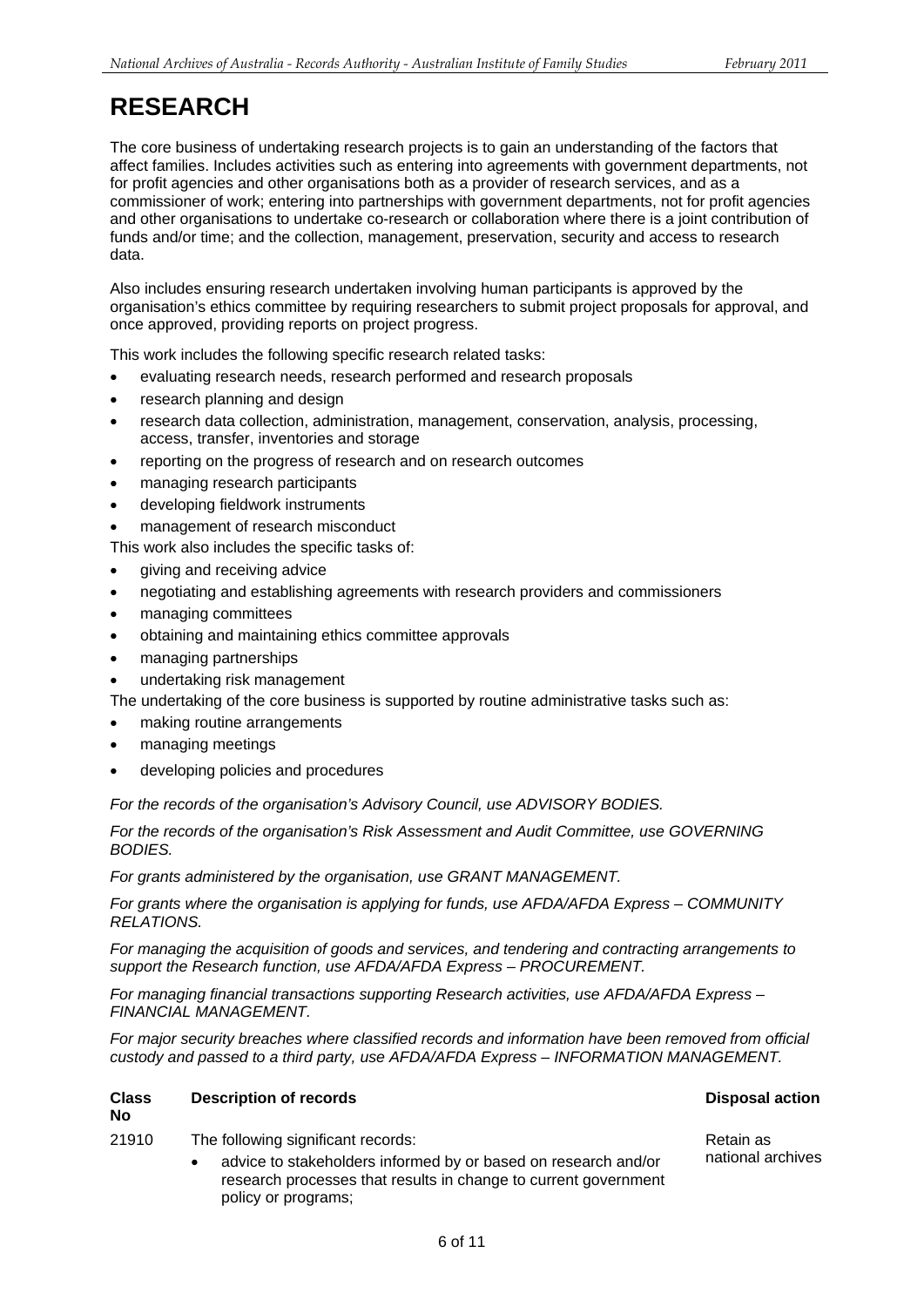## **RESEARCH**

#### 21910 • committees, such as reference or advisory groups, ethics and other (cont) high level committees. Includes: establishment records; final minutes and supporting papers; final ethics committee policies; final reports; application assessment for ethics approval for research projects that involve human participation, liaison with subject • ad hoc or non-ongoing meetings of a significant nature that • partnership arrangements and agreements which are controversial, long-term, are the subject of extensive debate, arouse widespread interest or involve eminent researchers; or relate to research that has community or heritage value; • research project case files that are either controversial, long-term, are the subject of extensive debate, arouse widespread interest or involve eminent researchers; or if the work has continuing value. Includes final research reports and supporting data analysis, participant management records and fieldwork materials; such as, study instruments, internal approvals, and research planning and • de-identified research datasets from significant projects where there is no possibility of identification of participants in the dataset and there are no restrictions on the release data. 21911 Records that facilitate the replication, verification and extension of research relating to projects that are NOT either controversial, long- term, are the subject of extensive debate, arouse widespread interest or involve eminent researchers; or if the work has no community, heritage • final research reports; • research data or source analysis, including both collected statistical data and review of source case files, including analysis code and • fieldwork materials including instruments used in a study including questionnaires, surveys, scripts, plain language statements, training • research data not covered in class 21910. 21912 Records documenting research participant management relating to projects that are NOT either controversial, long-term, are the subject of extensive debate, arouse widespread interest or involve eminent researchers; or if the work has no community or heritage value and has no continuing value to Australia; including pre-interview letters, consent forms and gifts (ie a fieldwork pack). research projects, processes, systems etc. **Class Description of records No**  experts and complaints records; influence the direction of the research core business; • research policies; design; and or continuing value to Australia: procedures/methods; manuals; and 21913 Records documenting the evaluation and ongoing monitoring of

21914 Records documenting the collection of data from research participants. Includes: questionnaires; voice recordings of interviews and any other facilitative collection tools where data is transferred into other formats for the purpose of analysis.

#### Destroy 99 years after action completed

 Destroy 15 years after action completed

 Destroy 10 years after action completed

 Destroy 24 hours after data is transferred from collection tool, de-identified and quality checked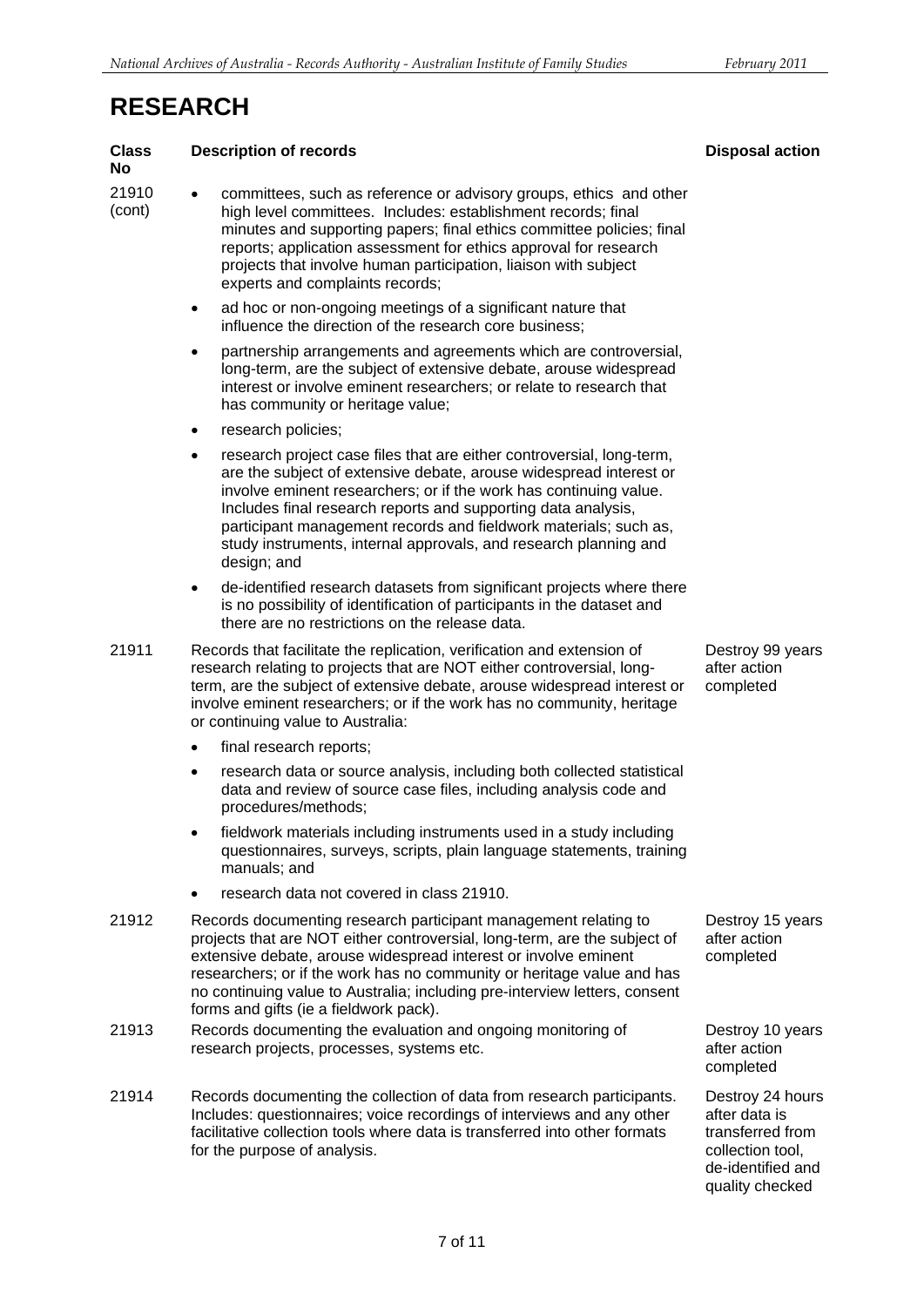## **RESEARCH**

#### **Class Description of records Disposal action Activities** Disposal action

**No** 

21915 Records documenting:

- routine operational and administrative tasks supporting the research after action<br>core business; and completed core business; and
- routine research activities, other than those covered in classes 21910 to 21914.

Excludes all research datasets.

Destroy 7 years<br>after action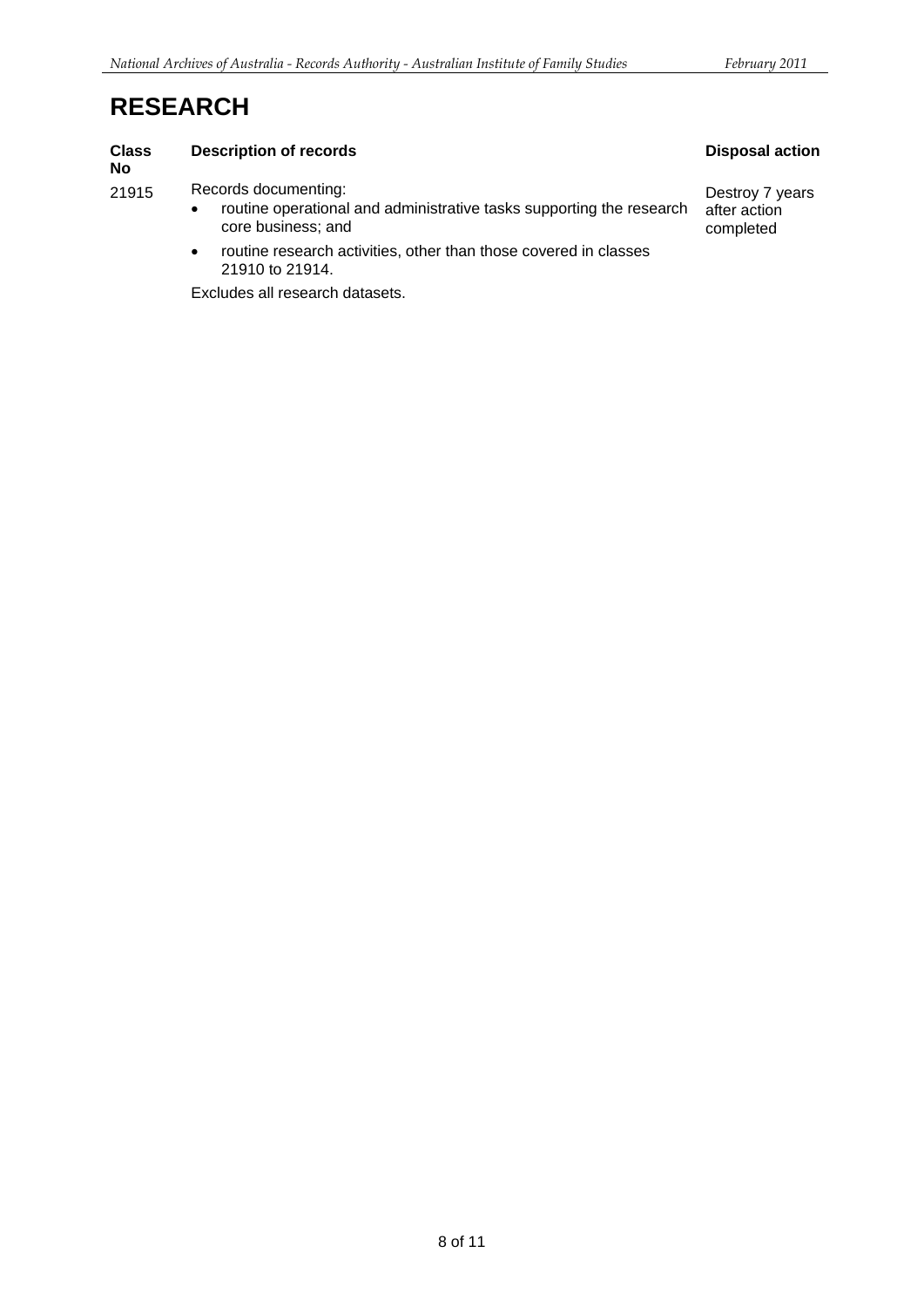## **RESEARCH COMMUNICATION**

 The core business of facilitating the dissemination of information that is the product of research to policy makers, service providers and the broader community. Includes the activities of entering into agreements with other government departments and not for profit agencies both as a provider and as a commissioner of research communication products and services; entering into partnerships with third parties to develop research communication products and services where there is a joint contribution of funds and/or time; and communicating results of research to the government, Parliament, the Ministers and other stakeholders on the research it undertakes and coordinates and its relevance to current policy by providing advice on relevant topics.

The work includes the specific tasks of:

- making presentations (addresses)
- giving and receiving advice
- managing committees
- managing community consultation
- arranging and managing internal conferences
- developing and promoting educational resources and programs
- evaluating research communication programs
- implementation of plans, policies and procedures
- liaising with related national and international institutions
- marketing of activities, products, services and programs
- media relations
- managing partnerships
- planning
- receiving and managing public reaction
- developing publications
- reporting on the progress and outcomes of research communication activities
- managing representatives

The performance of the business is supported by routine administrative tasks such as:

- making arrangements
- conducting audits
- authorising delegations of power to agency staff
- arranging attendance at external conferences
- receiving and responding to enquiries
- managing meetings
- developing policies
- developing procedures
- arrangements for visits made to the agency and by agency staff to external organisations

 *For managing the acquisition of goods and services, and tendering and contracting arrangements to support the Research Communication function, use AFDA/AFDA Express – PROCUREMENT.* 

 *For managing financial transactions supporting Research activities, use AFDA/AFDA Express – FINANCIAL MANAGEMENT.* 

#### *For submissions to government, parliamentary or other inquiries, use AFDA/AFDA Express – GOVERNMENT RELATIONS.*

 *For activities supporting the arrangement and management of events, celebrations and ceremonies including official openings; and routine greetings such as Christmas cards use AFDA/AFDA Express – COMMUNITY RELATIONS.*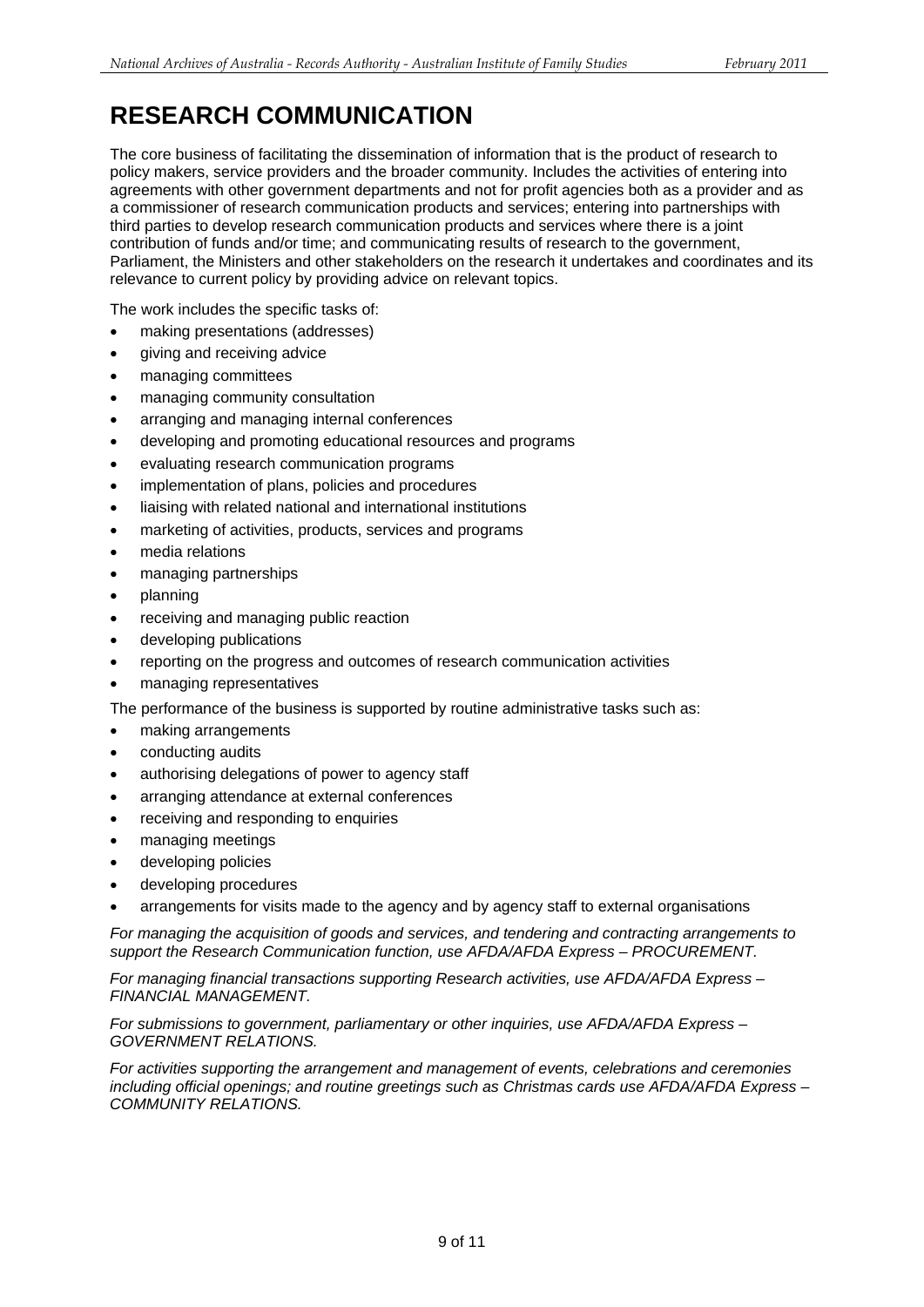### **RESEARCH COMMUNICATION**

#### **Class Description of records**

**No** 

#### 21916 The following significant records:

- advice that is controversial, subject to government level scrutiny, innovative and/or high profile with a significant social benefit to Australia;
- internal approvals, including those that outline the justification for the development of the publication;
- • committees where the agency provides the secretariat, is the Commonwealth's main representative or plays a significant role;
- on programs or activities which elicited strong community reaction, such as seeking feedback on research plans from academics, community consultation processes which involved extensive interaction practitioners and the public;
- • significant, non-administrative records of conferences held by the agency;
- institutions i.e. professional associations, organisations, educational liaison activities undertaken with national and international related organisations and community groups;
- partnerships which are controversial, long-term, are the subject of extensive debate, arouse widespread interest or involve eminent researchers; or relate to research that has community or heritage value;
- research communication policies;
- presentations that reflect major or long-term projects, policy changes presented by senior agency officers that are controversial, the subject of extensive debate or arouse widespread interest;
- • public reaction from politicians, members of the public, other agencies or organisations on matters relating to research carried out by the organisation;
- final versions of publications produced to disseminate research; and
- non-administrative records documenting liaison with the media, such as final interview transcripts and recordings of television or radio interviews.

 *[For the master set of media releases, use AFDA/AFDA Express – COMMUNITY RELATIONS.*

 *For visitors books and other visit related material, use AFDA/AFDA Express – COMMUNITY RELATIONS.* 

 *For activities supporting the establishment of the organisation, use AFDA/AFDA Express – ESTABLISHMENT].* 

#### 21917 Records documenting:

- committees where AIFS does not provide the secretariat, is not the Commonwealth's main representative and does not play a significant role;
- • education resources and programs development for the purpose of raising awareness, and facilitating the dissemination of research;
- (cont) • evaluation of agency programs and operations supporting the research communication function. Includes documents establishing the review, final report and action plan;
	- research communication procedures;
	- • marketing of the agencies activities; and
	- stakeholder communication for the research communication function.

#### **Disposal action**

 Retain as national archives

 Destroy 15 years after last action completed